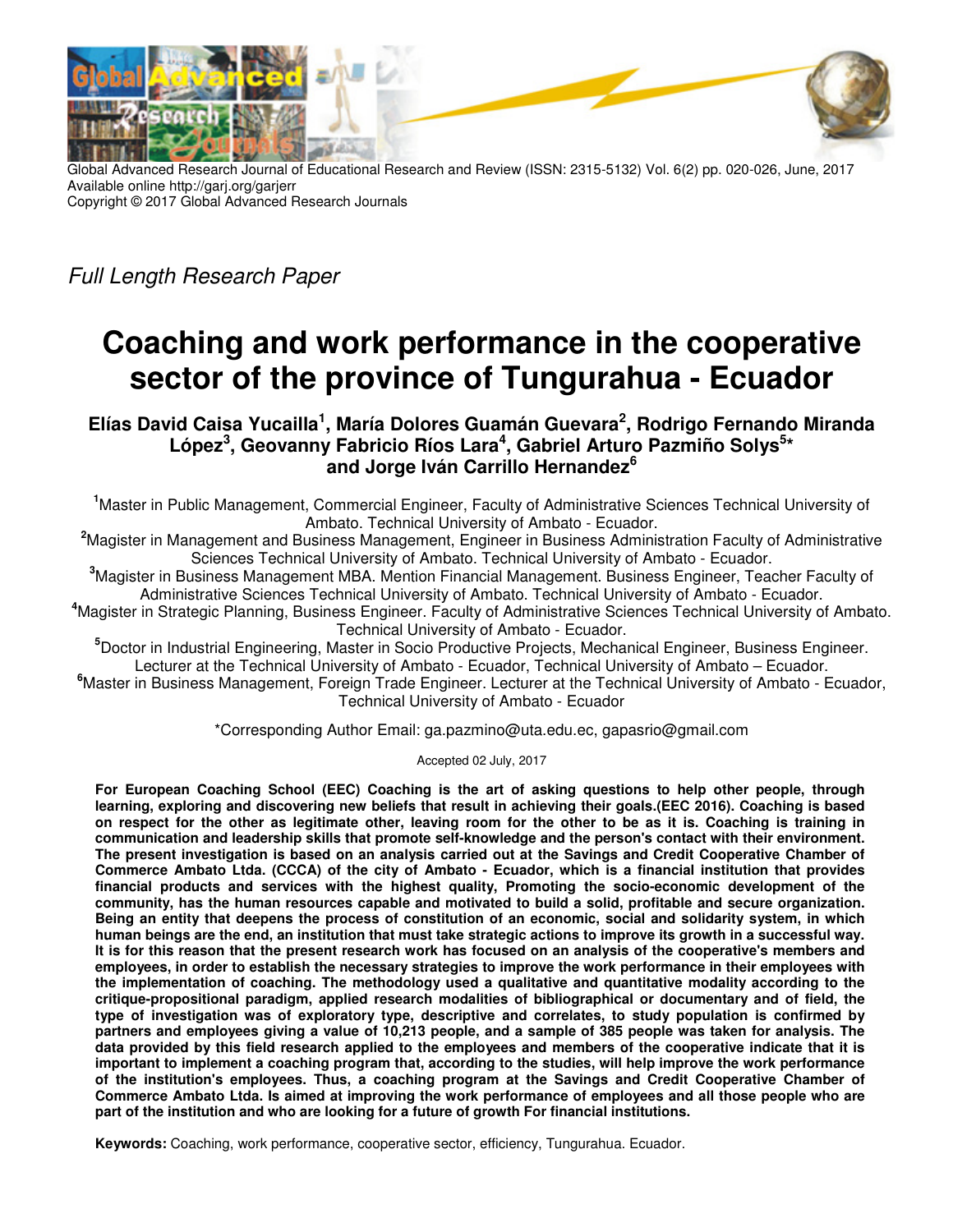# **INTRODUCTION**

In the Savings and Credit cooperatives of the province of Tungurahua, there is a deficit in the management of the same, it has been seen that there are many financial institutions that have been intervened and in other closed occasions, either for lack Strategic planning, poor decision-making, lack of productivity, among other external factors that affect their performance, is why we want to develop a coaching procedure that helps improve work performance in the cooperative sector and the community is conform to the service acquired within each institution.

This research work will be structured as an initial part in the concepts used such as coaching topics, business management, work performance and cooperative, and how each relates to this. In the methodology uses types and methods of research used for research, the sample is focused on workers and members of the cooperative totaling a total of 10213 people. Within the results, an analysis based on the relationship of the variables used is carried out, performing a linear regression, which provides a result that indicates that applying a coaching program within the cooperative would be favorable, since it would help to expand the knowledge within the same. The discussion presents the contribution of coaching within the organization because it will be a tool that allows all employees to define well their personal goals and work in conjunction with the general objectives of the cooperative seeking an important change in the employees that allows solutions collectively. As a last point the conclusions reached, basically shows that the application of a coaching program within the company, beneficiary in great magnitude because it allows the change of perspectives of workers and increases the commitment of responsibility that results in a collective improvement within the cooperative.

# **THEORETICAL FRAMEWORK**

#### **Coaching**

Coaching, by definition, involves creating a very close and personal relationship with the client, believing in people and human nature, and facilitating others in trust, affection, position, composition, energy, development, discipline, exploration, debris, feedback and much more (Hall and Duval, 2010, p.19)

Coaching is the ability to work with several people that allow you to get results out of the ordinary and therefore increase your job. This is based on a relationship where the coach attends the instruction of new ways of being and doing, necessary to create a paradigmatic or cultural change (Talles, 2011)

Coaching is viewed in the same way as an effective methodology through which it is possible to provide help to another person to perform and to perform to the highest degree of their abilities (Soyentrepreneur, 2013)

Coaching produces effective and lasting changes in the entrepreneur, in his work team, in his business, and, consequently, in the economic results of the company and / or business (Guia do Emprendor, 2016)

Organizational coaching aims to generate changes in the way people act, relate and communicate. It assumes the organization as a network of conversations and its effectiveness in communication as a determinant of its success or failure (Managing trust from organizational coaching as a means of conflict prevention, 2012)

According to Suarez (2015) indicates that "Coaching has the power to change lives, to become a successful person, and everything with tools that you already have inside you" (p.9)

Coaching is the ability to observe, listen, and ask questions through good technique to get others to discover their own resources, take action and be able to continue to achieve goals for themselves (...) is a process of help, listening active and awareness that will lead you to discover and maximize all your creative potential taking into account your abilities, circumstances and resources so that you can better set goals and achieve your goals (Suarez, 2015, p.10)

The coaching process focuses on performance, facilitates the tools to achieve the three purposes intended for managers and supervisors, and lies in four phases namely:

Development of a synergy unit uses the four coaching standards set in performance: Training, solving, problems, adjusting performance and maintaining performance; developing workers, administering awards that build commitment, and encouraging achievement of results.

In case the coaches perform several tasks: they advise, establish direction and give feedback (Talles, 2011)

According to (between executive coaching and business coaching, 2015) business coaching is a process that is aimed at general managers, strategic managers, corporate vice presidents; Presidents of directors or businessmen. These managers have very high levels of experience and development, proven ability and results throughout their life in the business world. Its purpose is to help the client and his business in order to optimize the results and obtain greater profits. This purpose covers leadership, business management, and management techniques and management techniques, a greater performance base, better strategies to deal with internal decisions and external competition, as well as greater overall performance (Acosta, 2011)

There are those who see coaching as the art of applying an interpersonal learning methodology from the counseling or as the accompaniment of a person who assumes the role of the coach or guide between another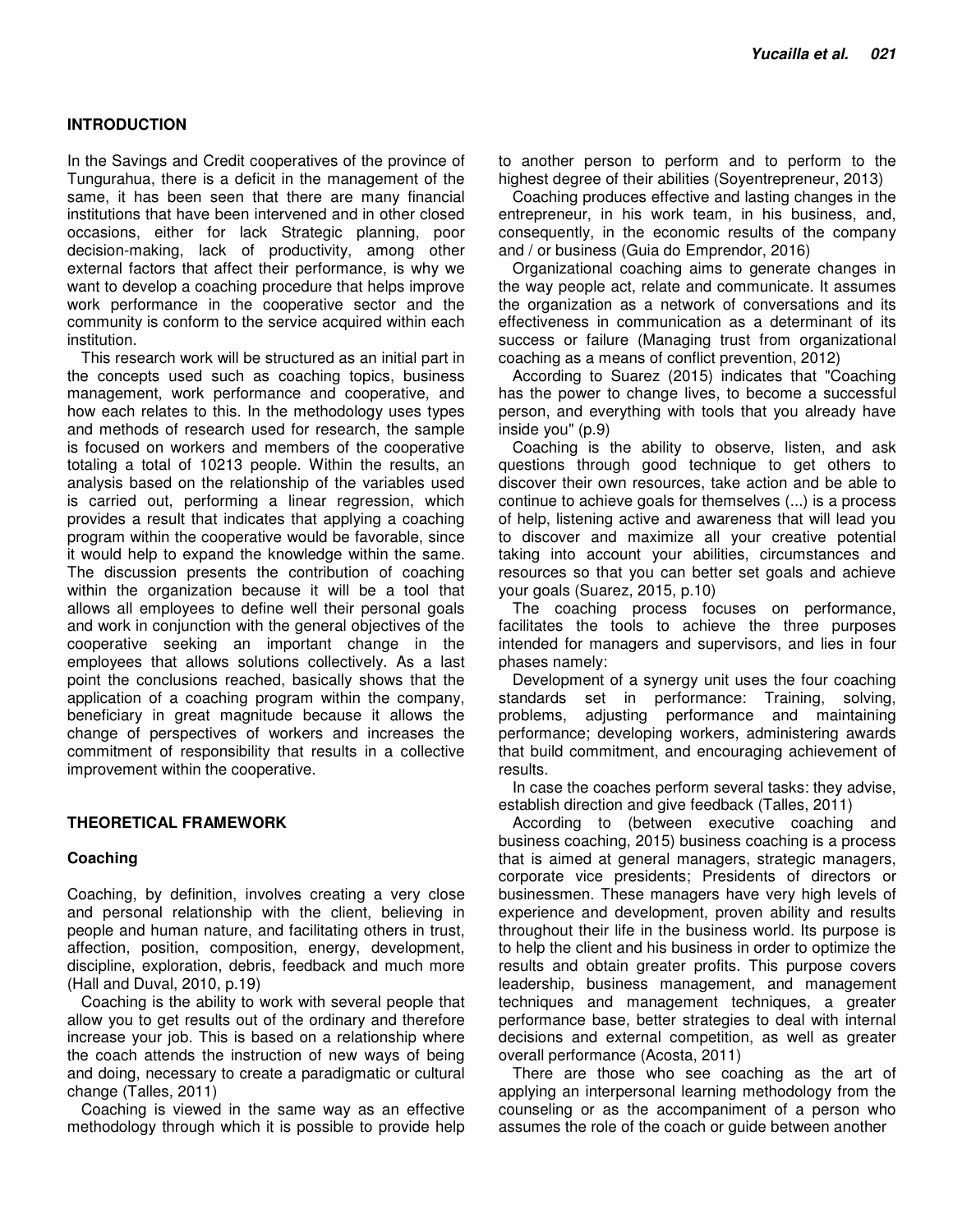who assumes the role of cache or apprentice (...) In the business world, talks about the boss-employee relationship as a formative process, which is led by an immediate superior and acts as a coach, with the intention of improving the behavior of each individual in his job and achieving the objectives (Tovar, 2012 , Pp. 11). In fact, coaching is a current focus and leadership that forms part of the corporate culture of the most modern and thriving companies. It tries to delegate personnel that help others in the development of their capacities in the business field and are a tool that allows accompanying and preparing the future leaders through integrative strategies of all aspects of the person, to direct them towards an organizational excellence figure of coaching in the workplace.

# **Business Management**

Business management is about pursuing and developing new strategies to face the real challenges and needs of today's business world while optimizing resources to achieve proposed goals.

Business management occupies an important place for the fulfillment of the objectives, that is to say, it is the basis for the determination and satisfaction of the proposed goals in the political, social and economic aspects that lie in the competence that the administrator possesses. According to Gonzales (2014), "It is the process of decision making made by the management, administration and control bodies of an entity, based on principles and methods of administration, in its corporate capacity"

# **Job Performance**

Job performance is the way workers perform their jobs. This is assessed during performance reviews, whereby the employer takes into account aspects such as leadership ability, time management, organizational skills and productivity in order to analyze each employee individually (...) goals and objectives is one way to ensure that work performance is acceptable. Compliance with daily goals leads to overall goals that can improve the assessment of job performance when it comes time to carry it out (Hose, s.f.)

The term work performance refers to what the worker actually does and not only what he / she know how to do. Therefore, he / she is essential aspects such as: the skills (the efficiency, quality and productivity with which he develops the work activities assigned in a period), the behavior of the discipline, (the use of the working day, compliance with safety and health standards at work, job specific) and the personal qualities required in the performance of certain occupations or positions and, therefore, the proven suitability. Morales, A. (2009)

Labor performance is the labor performance and the performance that manifests the worker in carrying out the main functions and tasks that his position demands in the specific work context of action, which allows to demonstrate its suitability. It is in the work performance where the individual manifests the work competences reached in which they are integrated, as a system, knowledge, skills, experiences, feelings, attitudes, motivations, personal characteristics and values that contribute to achieve the expected results, in correspondence with the technical, productive and service requirements of the company. Anzorena, O. (2013).

The term work performance refers to what the worker actually does and not only what he / she know how to do. Therefore, he / she is essential aspects such as: the skills (the efficiency, quality and productivity with which he develops the work activities assigned in a period), the behavior of the discipline, (the use of the working day, compliance with safety and health standards at work, job specific) and the personal qualities required in the performance of certain occupations or positions and, therefore, the proven suitability.

# **Cooperatives of Savings and Credit**

Credit unions are those "service cooperatives whose sole and exclusive purpose is to provide financial intermediation services for the benefit of their members." To do this, among other activities, they can receive deposits from their partners and third parties; To borrow with domestic or foreign financial institutions and to grant loans to its partners, which are covered by mortgage security. (BANCAFACIL, 2016)

The Savings and Credit Cooperative Chamber of Commerce Ambato Ltda. (CCCA) is a financial institution that provides financial products and services with the highest quality, promoting the socio-economic development of the partners, we have human resources capable and motivated to build A solid, profitable and secure organization. Being an entity that deepens the process of constitution of an economic, social and solidarity system, in which human beings are the end.

The Savings and Credit Cooperative Chamber of Commerce of Ambato Ltda. Has 12 agencies nationwide, in which its partners and non-members can carry out transactions such as: deposits, withdrawals, loans, investments, consultations, payment of basic services, transfers remittances and other financial services.

The primary objective is to become an innovative cooperative and leader in financial products and services, based on the prevalence of people over capital, the high performance of human resources and the use of state-ofthe-art technology.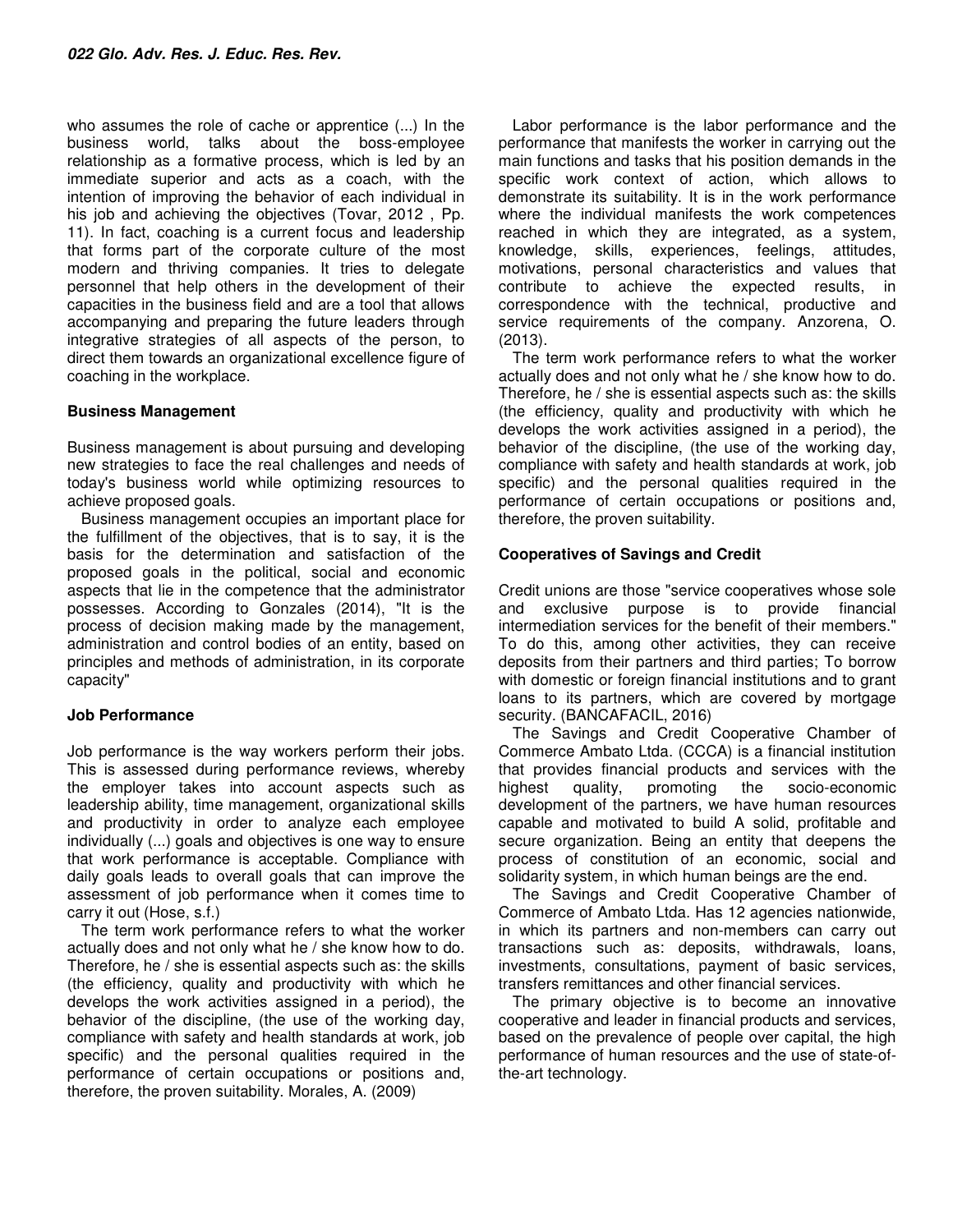# **METHODOLOGY**

### **Research Approach**

In the present research the qualitative-quantitative modality was used according to the critical-propositional paradigm. It is determined quantitatively because it relies on numerical mediation, counting and the use of descriptive statistics for the analysis of interpretation of results that allowed verifying the hypothesis. In addition, it is qualitative because it is based on methods of data collection without numerical measurement that is to say through observation to reconstruct the reality of coaching in the work performance of the employees of the Savings and Credit Cooperative Chamber of Commerce Ambato Ltda.

# **Basic Modality of Research**

The following research modalities were applied:

Bibliographical or Documentary Research: According to (Muñoz, 2011) refers to an analysis of written information on a specific subject topic, in order to establish relationships, differences, stages, postures or present state of knowledge in relation to the topic of Study. The documentary consultations can be of: books, magazines, newspapers, memories, yearbooks, registers, constitutions, etc.

Field Research: It is carried out in the place and time in which the phenomena of study occur, that is to say, in the Cooperative of Savings and Commercial Credit of Ambato Ltda. Through the direct contact of the researcher with the reality; Its purpose is to collect, record primary information concerning the problem under study.

# **Kind of investigation**

Exploratory Research: The application of exploratory research can be determined by analyzing the objective of the research that has been carried out if its objective is to examine or explore a research topic or problem that has not been studied or has not been addressed. Is talking about exploratory research. (Introduction to Social Sciences Research, 2013)

Descriptive Research: According to Explorable (2013) indicates that: Descriptive research design is a valid method for the investigation of specific subjects or subjects and as an antecedent to the most quantitative studies. Although there are some reasonable concerns

regarding statistical validity, as long as the limitations are understood by the researcher, this type of study represents an invaluable scientific tool.

Correlational Research: To verify the application of a correlate research, it is necessary to determine that two or more concepts or variables are related in the same subjects. That is to say correlation being able to determine of which type and what is its degree of intensity (how correlated they are). (Introduction to Social Sciences Research, 2013)

### **Population and Sample**

The study population is formed as follows between partners and employees we have a population of 10213 people. Because the population segment is a very large number, it is necessary to calculate the sample size, by means of the following formula:

$$
n = \frac{N}{E^2(N-1)+1}
$$
 (1)

Where:

N = Sample size  $N =$  Population: 10.169

 $E =$  Sampling error =  $5\% = 0.05$ 

$$
n = \frac{10.169}{0.05^2(10.169 - 1) + 1}
$$

 $n = 385$ 

#### **ANALYSIS OF RESULTS**

#### **Statistical Analysis Linear Regression**

The questions that have been taken into account to apply the linear regression are:

Question 3. Would you like to expand your knowledge within the Cooperative?

Question 10. Do you consider that developing a coaching program within the Cooperative will help improve job performance?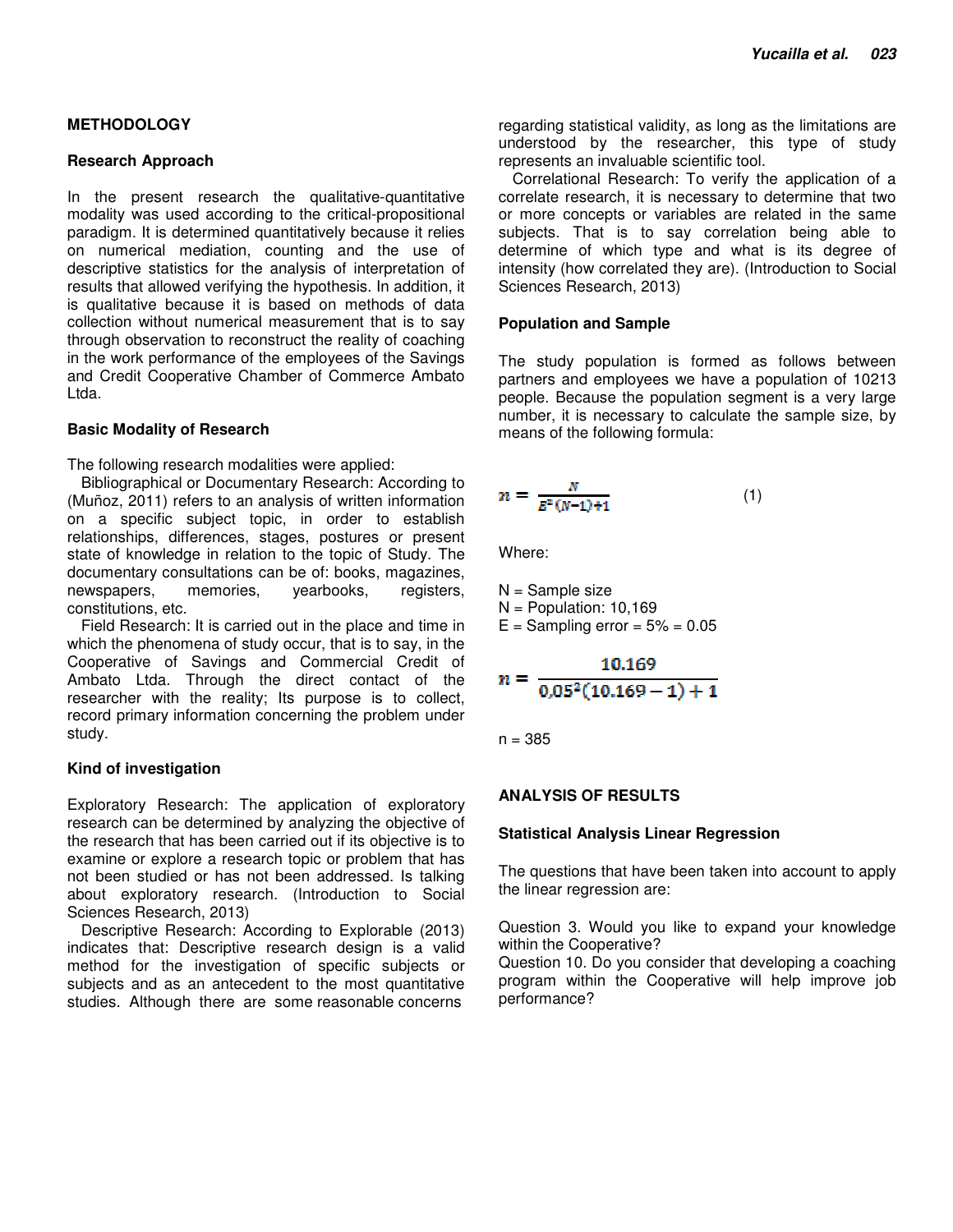





 $1.0$ 

#### Regression

/ Variables = Knowledge X

/ Dependent = Performance Y

/ Method = Enter

/ Stadistics = Coeff R Anova

Source: Research carried out Prepared by: Research Group R R. Square R Adjusted Square Standard error of the estimator

**Table 1.** Regresion lineal

|     |  | R. Square R Adjusted Square Standard error of the estimator |
|-----|--|-------------------------------------------------------------|
| .88 |  | 48                                                          |

ANOVA of the model (consider that developing a coaching program within the cooperative will help improve performance)

Source: Research carried out Prepared by: Research Group

#### **Table 2.** Anova of the model

|                  | Sum of squares | Df  | <b>Middle Square</b> |         | Sign |
|------------------|----------------|-----|----------------------|---------|------|
| Regresión        | 333.84         |     | 333.84               | 1463.66 | .000 |
| <b>Ressidual</b> | 97.39          | 427 | .23                  |         |      |
| Total            | 431.2          | 428 |                      |         |      |

Coefficients (consider that developing a coaching program within the cooperative will help improve performance)

Source: Research carried out Prepared by: Research Group

#### **Table 3.** Coefficients

|                                                              | <b>Non-Standardized</b><br><b>Coefficients</b> |                | Standardized<br><b>Coefficients</b> |       | Sign |
|--------------------------------------------------------------|------------------------------------------------|----------------|-------------------------------------|-------|------|
|                                                              |                                                | Standard error | Beta                                |       |      |
| Constant)                                                    | .47                                            | .04            | .00                                 | 11.09 | .000 |
| He would like to expand his knowledge within the Cooperative |                                                | .02            | .88                                 | 38.26 | .000 |

Source: Research carried out Prepared by: Research Group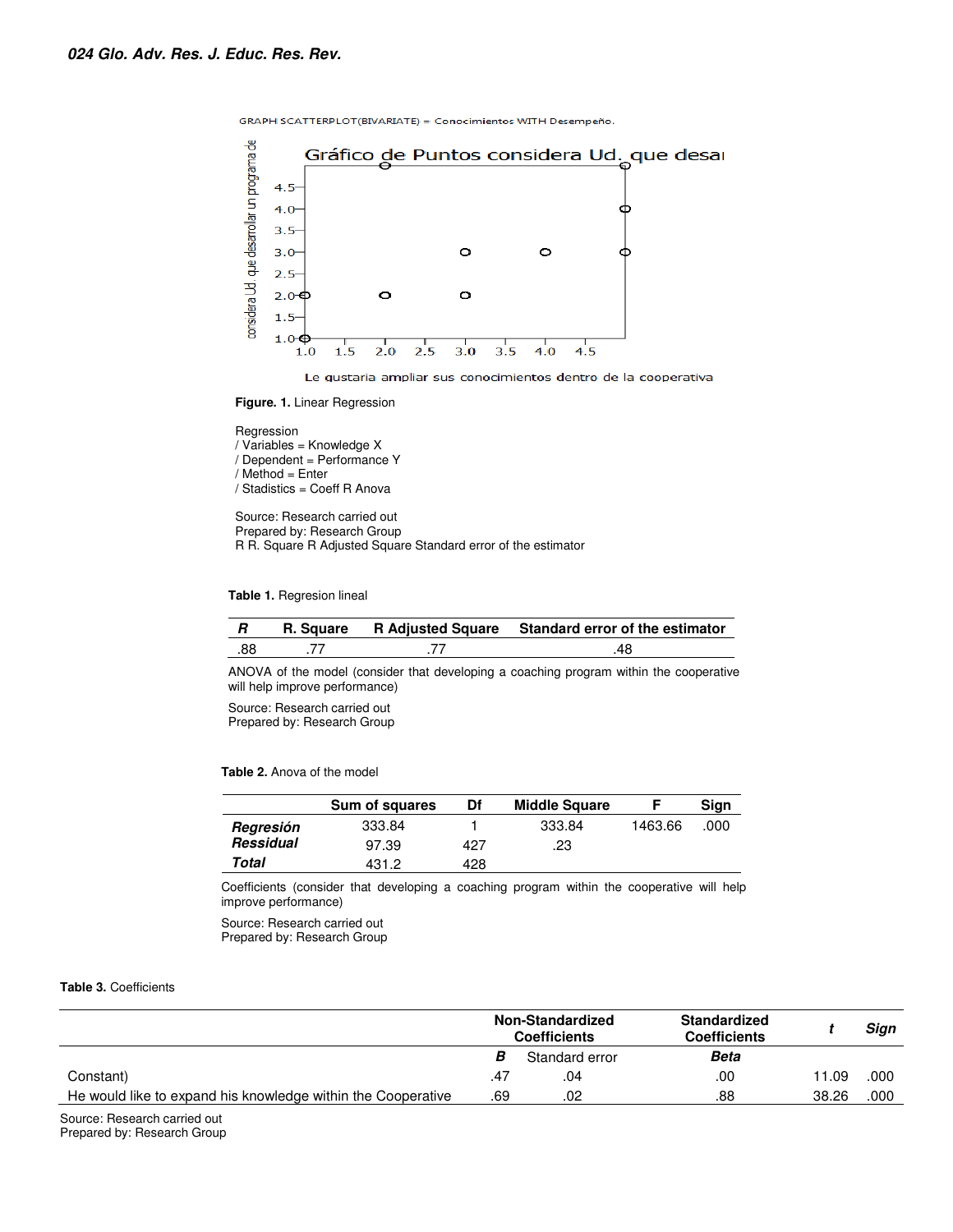### **Statistical Analysis Found**

R2 expresses the proportion of the variance of variables of the dependent variable that is explained by the independent variable, the determination coefficient takes a low value (its maximum is 1), R2 indicates that 0.77% of the variation of developing a program Coaching in the cooperative (Y) is explained for the sake of expanding knowledge within it (X).

# **Multiple Correlation Coefficient (R)**

Interpretation:

If  $r = 0$  there is no correlation between the variables If 0 0.70  $\leq$  r  $\lt\pm$  1.00 there is a high correlation If  $r = -1$  there is a perfect negative correlation

In the present case, the value of R is 0.77, which indicates that there is a high correlation between the variables studied, to expand the knowledge within the cooperative and to develop a coaching program that improves the work performance.

# **DISCUSSION OF RESULTS**

Coaching is a systematic process that facilitates learning and promotes cognitive, emotional and behavioral changes that expand the ability to act in function of the achievement of the proposed goals (Anzonera, 2013)

Mocatero (2014) states that "A coach is your partner in achieving personal goals. Your trainer in communicational and life tools, that accompanies you in the generation of changes. Unconditional support of successes and mistakes. Guide in personal development. Co-designer in the creation of new projects. Breathe in stormy times. It is who awakens you when you are willing to listen to your own alarm"

During this research it has been observed that some of the employees have not yet defined their personal goals, so coaching will be a very important tool in their work development that will allow all employees to define well their personal goals and work in Together with the general objectives of the cooperative, always seeking mutual development between the parties.

Hopkins (2014) argues that "seeks (coaching) not only the transformation or continuous improvement of the executive, but a transcendent change or a major modification". (Hopkins, 2014)

Farfán (2014) argues that coaching is the affinity

between the parties (coach and coaches) "for this management tool (referring to coaching) to be successful it is extremely important that there is chemistry between who imparts it and who receives it".

Herrera (2014) concludes that the retention of personnel is not an exclusive issue of the human resources department. It is really a problem that affects the whole organization and, for this reason, it is important that it be understood as such, since all the managers of the organization must be committed to the solution. (Herrera, 2014)

# **CONCLUSIONS**

In relation to the general objective with the surveys made to the members and employees of the cooperative it is possible to define that the application of the coaching procedure contributes to the improvement of the work performance.

During the present investigation it has been concluded that every organization should provide its collaborators with orientation talks that motivate and promote the development of the collective goals of both employees and the company, promoting a collective commitment. With regard to the sample surveyed, it can be analyzed that the majority of the people surveyed consider the implementation of the talks to be useful, which the company must offer for the benefit of human talent. Therefore, the orientation talks are useful and important for the collaborators, since this allows them to expand and develop their knowledge and job skills, facilitating the fulfillment of the objectives and their job growth.

According to research carried out, it is very important that all information and knowledge that is imparted within the company allows both employees and bosses to interact and freely transmit all knowledge that helps in work performance. Any tool worked through the coaching will allow the employees to improve their work, and also, by improving their work, they will increase their general knowledge, thus allowing them continuous improvement.

We can conclude from the research that coaching does not only seek to help people solve a problem, what it seeks is that there is a significant change in the lives of people, which gradually, the employee can improve, To identify better the problems and the alternatives of solution and in this way to be able to solve all the situations presented to him for the collective benefit of both the company and the collaborators, concluding that the retention of personnel is not an exclusive subject of the department of human resources